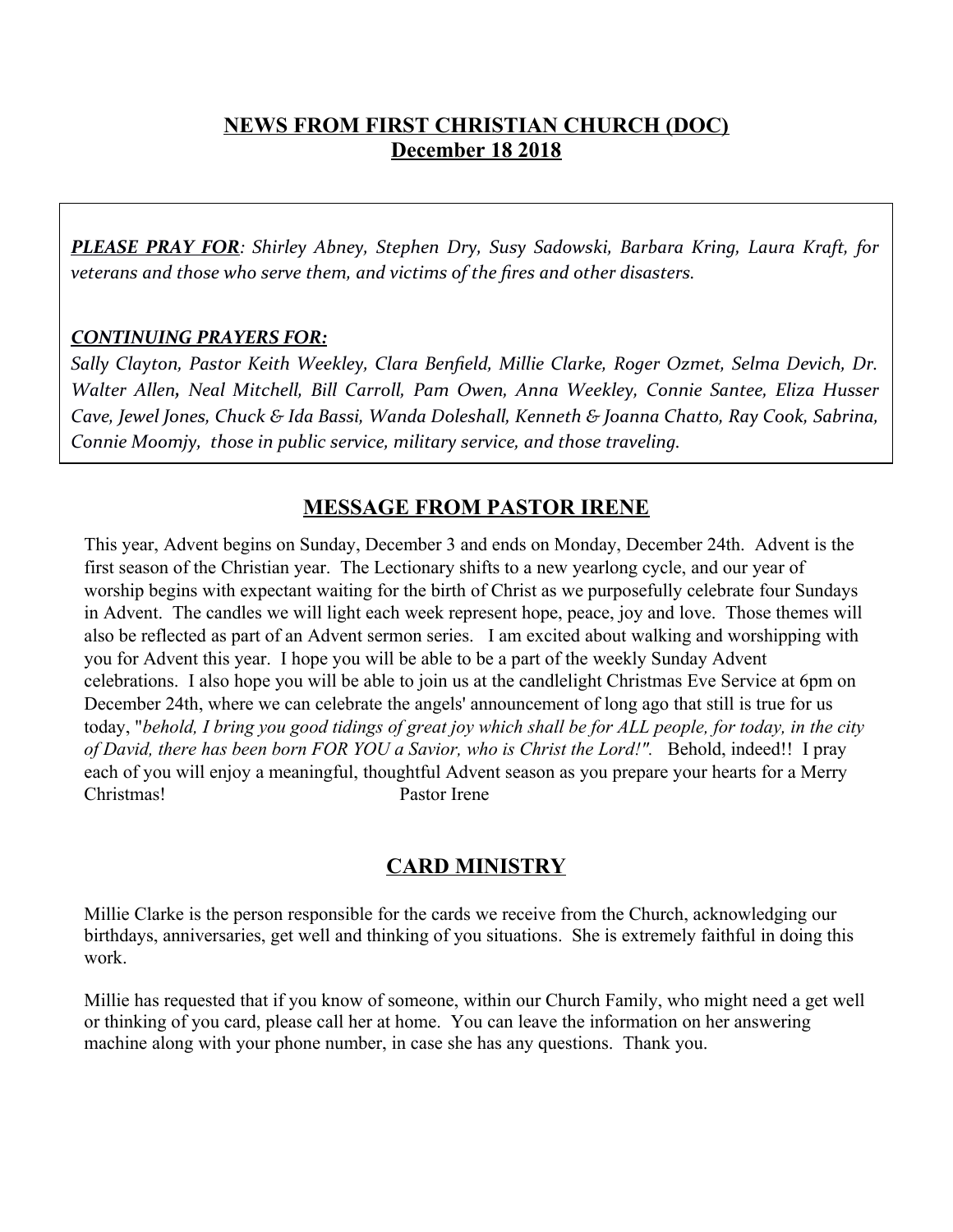## **A BIG "THANK YOU"**

A wonderful breakfast was enjoyed by everyone who came to Church on Saturday, December 1<sup>st</sup>, to help decorate for Christmas. Our thanks to Paul Wilson, Jim Mitchell and Buzzy Cheadle. We appreciate all you did! Thank you also to the people who helped with the decorating. It is appreciated!

## **CHRISTMAS SPECIAL DAY OFFERING Sunday, December 23, 2018**

You will have the opportunity to participate in the Christmas Special Day Offering. This offering goes to support our local region (one of 32 areas in the US and Canada). Regional work provides pastoral care and enrichment programs, camp and conference programs along with development and ordination of ministry candidates. Thank you for your consideration.

## **SPECIAL DAY OFFERINGS Caroline Hale**

As the Financial Secretary of our Church, I have been given the responsibility of making the Congregation aware of the Christian Church (Disciples of Christ) use of designated Special Day Offerings. "Special Days in the life of the church often allow us to focus our worship, celebrations and fellowship around moments that are central to our faith."

As the Christian Church (Disciples of Christ), "we accept our mission of witness and service to all people in the name of Jesus the Christ. We extend God's welcome to all at the Lord's Table, because we believe that our shared Christian faith bonds us to each other and to the entire world.

"The Disciples Mission Fund (DMF) brings the whole Church together, connecting us to the life-giving and life-saving work we have been called to do. It also simplifies giving for congregations and individuals, providing a way to support the entire Church at once. DMF funded regional and general ministries offer opportunities for Disciples to serve as missionaries, attend college or seminary, advocate for the least of these, and so much more. When you make a gift to DMF, you share God's love from your doorsteps to the ends of the Earth."

During 2019, there will be four DMF Special Day Offerings received. These four include Easter, Pentecost, Thanksgiving and Christmas. Also, Special Mission Fund Offerings will be collected for Week of Compassion and Reconciliation Ministry. I will keep you informed as to what each offering will support within our denomination

# **NEW CHURCH DIRECTORY**

The proof of the directory will be emailed to the Church office on January  $7<sup>th</sup>$ . Once it is reviewed and corrected the printing process will take 2 weeks. We are hopeful we will have our new directories by the end of January.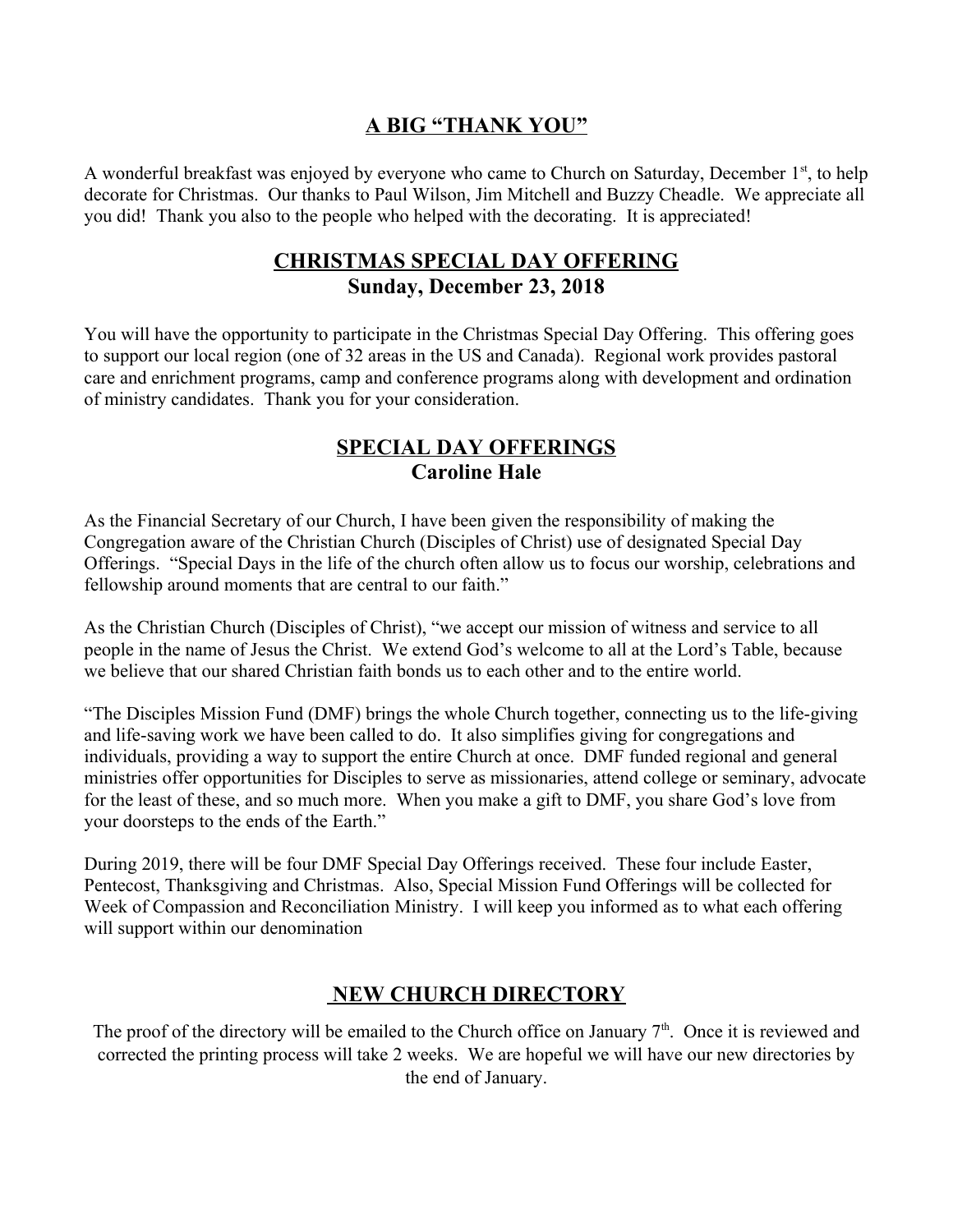## **CHRISTMAS EVE SERIVCE**

The Christmas Eve Service will start at 6:00 pm in the sanctuary. The service is composed of readings, hymns, a brief meditation and the lighting of candles.

There will be a pre-service fellowship time beginning at 5:30.

## **Around the World in Christmas and Kwanzaa**

.

Many Americans will decorate a small or large cedar tree, place gifts under it as symbols of giving to each other just as the Lord gave his only begotten son to be born of the virgin Mary. Jesus Christ was born, served, crucified on Calvary, and rose with all power on the  $3<sup>rd</sup>$  day morning to pay the sin debt (in full – past, present, and future) of mankind. Christ is sacrificial Lamb of God and without blemish. Thus, celebrate believers celebrate the "free gift of salvation" through Jesus Christ by attending church services to worship, sing praises, and honor the birth of Jesus. Towns and cities often decorate the streets with lights to celebrate Christmas. Santa Claus, otherwise known as Saint Nicholas, Kris Kringle, or Father Christmas, is a very popular individual that brings the gifts to the homes of well-behaved children on Christmas Eve and the early A.M. hours of Christmas Day (December  $25<sup>th</sup>$ ).

During the period of December 26 to January 1, the time frame known as Kwanzaa (/ˈkwɑːn.zə/) is a noted celebration in all nations of the African diaspora as well as many other nations including the United States, Canada, France, Italy, Germany, Great Britain, Jamaica and Brazil. The celebration honors African heritage and culminates in a feast and gift-giving. Historically this celebration was created by Maulana Karenga and initiated in 1966–67. The African American Cultural Center claimed 60 million persons officially this Holiday period in 2016. Additionally, Maya Angelou narrated a documentary film about Kwanzaa, "The Black Candle", written and directed by M.K. Asante. Personally, I like Kwanzaa because it has seven core principles (Nguzo Saba) that are directly applicable to all human kind. Indeed, confession of Jesus Christ as our Lord and Savior is paramount, and I am not suggesting replacements. My thoughts are to simply note and share these 7 principles of Kwanzaa. Each of the seven days during December 26 to January 1 of Kwanzaa is dedicated to one of the following principles, as follows:

- 1) **Umoja (Unity)**: To strive for and to maintain unity in the family, community, nation, and race.
- 2) **Kujichagulia (Self-Determination)**: To define and name ourselves, as well as to create and speak for ourselves.
- 3) **Ujima (Collective Work and Responsibility):** To build and maintain our community together and make our brothers' and sisters' problems our problems and to solve them together.
- 4) **Ujamaa (Cooperative Economics):** To build and maintain our own stores, shops, and other businesses and to profit from them together.
- 5) **Nia (Purpose):** To make our collective vocation the building and developing of our community in order to restore our people to their traditional greatness.
- 6) **Kuumba (Creativity)**: To do always as much as we can, in the way we can, in order to leave our community more beautiful and beneficial than we inherited it.
- 7) **Imani (Faith)**: To believe with all our hearts in our people, our parents, our teachers, our leaders, and the righteousness and victory of our struggle.